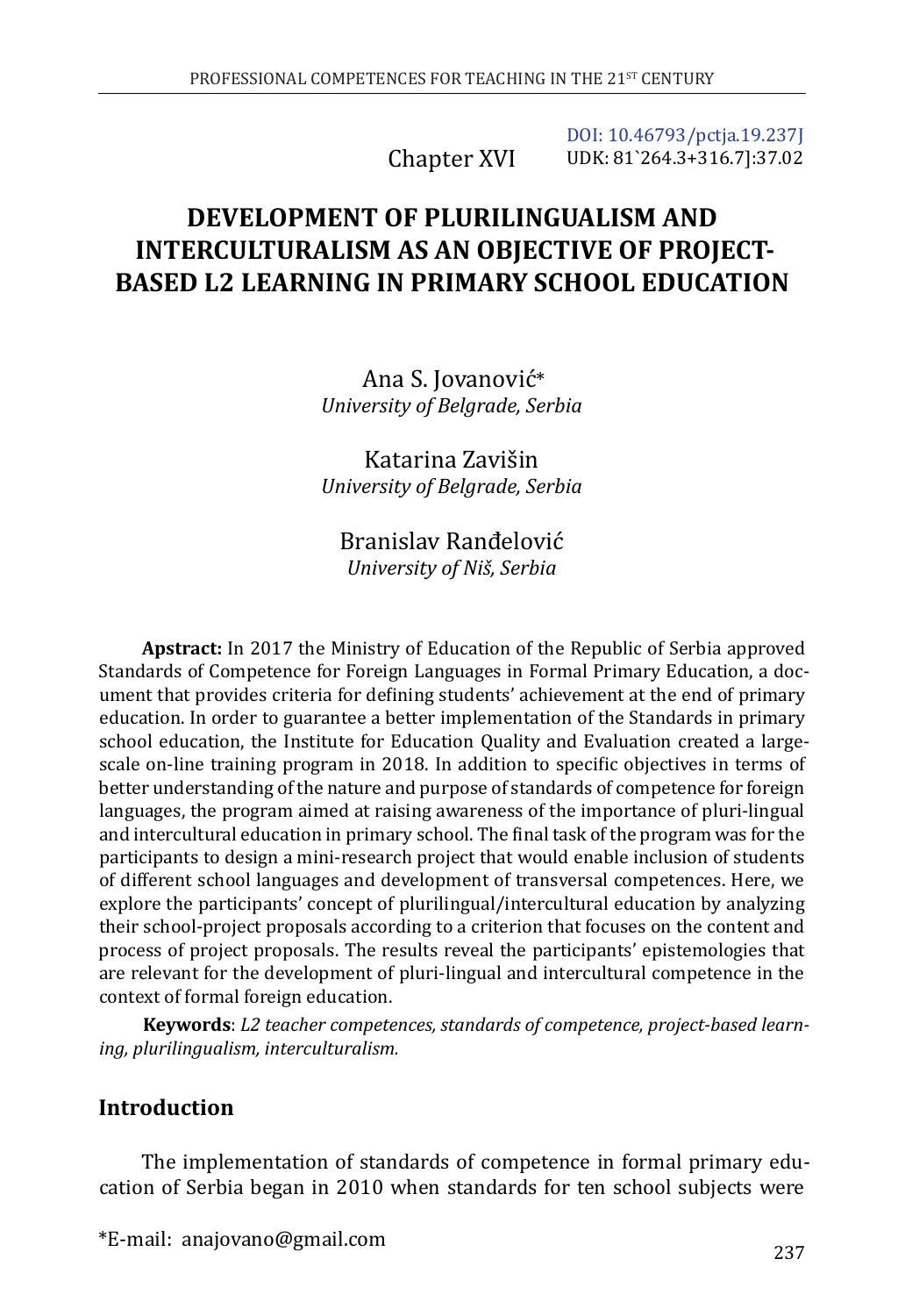introduced by decision of the Ministry of Education, Science and Technological Development of the Republic of Serbia. Standards for foreign languages were developed, however, during 2015 and 2016, so that in 2017 the Ministry of Education officially approved *Standards of Competence for Foreign Languages in Formal Primary Education* (the *Standards* in the remainder of the text). Following this act, the Institute for Education Quality and Evaluation published a *Manual for Standards of Competence for Foreign Languages in Primary Education* (Durbaba et al. 2017) and implemented large-scale on-line training in 2018. The main goal of these actions was to guarantee a better understanding of the purpose of standards of competence in education as well as their role in the foreign language learning/teaching process within the constraints of formal education. Here, we set out to explore some of the effects of the on-line training by analyzing tasks completed by participants of the training. More specifically, we examine the participants' underlining teaching philosophy that can be extracted from their project proposals, which were created with the aim of developing students' plurilingual and intercultural competence. For that purpose, we briefly describe the theoretical foundations behind the standards of competence for foreign languages and we present the design of the on-line training in reference to the concept of the standards in question. A qualitative analysis of teachers' project proposals offers an overview of themes and activities they favor in the development of plurilingualism and interculturalism and creates a platform for the analysis of their teaching epistemologies.

## **Theoretical Background**

## *Standards of competence for foreign languages in primary education*

It is only natural that the topic of plurilingualism and interculturalism has dominated academic and professional literature in the last decades due to the fact that they represent a precondition for successful and fulfilling participation in the multicultural society. As early as 1995 the Council of Europe published a *White Paper* in which plurilingual and intercultural competence were recognized among the goals of European education. In line with this underlying educational ideology<sup>1</sup>, the topic of plurilingual and intercultural education represents one of the central domains of activity of the Language Policy Division of the Council of Europe. Its main goal is to provide tools that would assist education systems "to develop learners' linguistic and intercultural competences so that they can operate effectively as citizens, acquire

<sup>&</sup>lt;sup>1</sup> Here, the concept of ideology does not refer to any specific philosophical, political, or other doctrine, but to "a construct of a number of complex, hierarchically organized attitudes that are created at the interaction of personal experiences and acquired cultural models" (Jovanovic 2016: 20).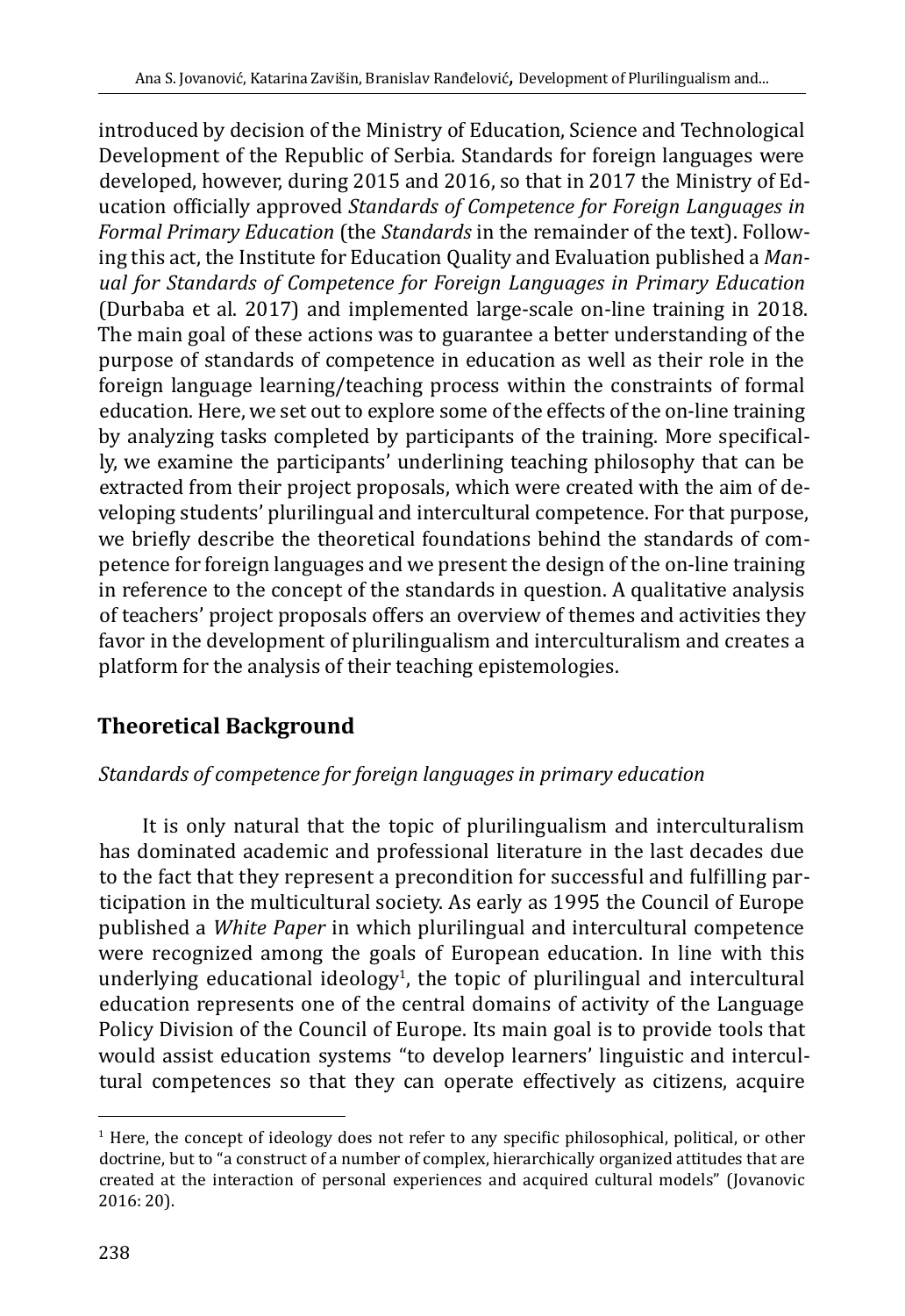knowledge, and develop open attitudes to otherness" (Language Policy Division, n.d.). Three guides have been published for this purpose (Beacco, Byram 2007; Beacco et al. 2016a; 2016b); their main objective is to support the development of language education policies for plurilingual and intercultural education by providing a mark of reference for language learning/teaching as well as for language teacher education. Since two of the documents were published only after the *Standards* had been completed, a starting point in the elaboration of *Standards* were Beacco & Byram (2007) as well as the *Common European Framework of Reference* (CEFR, Council of Europe, 2001; see also the companion volume Council of Europe, 2018), followed by the analysis of other relevant documents and reports from research studies (see Durbaba et al. 2017; Jovanovic 2018).

The final version of the *Standards* proposes that global communicative competence should be observed through the prism of three specific competences: functional-pragmatic, linguistic, and intercultural. Functional-pragmatic competence refers to communicative competence in the strict sense, so that it implies a capacity for successful realization of activities of oral and written reception, production, interaction, and mediation. Linguistic competence, in turn, is related to the functional knowledge of linguistic system (e.g., phonological, orthographic, lexical, and morphosyntactic aspects) that is always understood in the function of communication. Finally, intercultural competence addresses students' capacity to explore, interpret, and understand their own culture as well as the cultures of the foreign language(s) they are learning, so that they may participate in the multicultural and multilingual society in a successful and fulfilling way. Naturally, the expected outcomes in the three competences are adapted to the total number of learning/teaching hours of the foreign language(s) in primary education as proposed by the official curriculum.

## *The role of project-based learning/teaching in plurilingual and intercultural education*

Streaming from the constructivist paradigm in education, contemporary theories of foreign language learning/teaching propose that knowledge creation occurs through an active engagement in meaningful and purposeful activities. Different theories in language education feed on this idea and develop it in different albeit complementary directions that emphasize the importance of meaningful communication in language learning (see Jovanovic 2016). In line with this, in task-based and project-based learning $^2$  learners complete specific

<sup>2</sup> It is argued here that task and project-based approach rely on the same set of didactic principles as exposed in the section; the main difference between the task and the project is their complexity, that is, projects generally involve a set of sub-tasks and are usually completed over a larger period of time.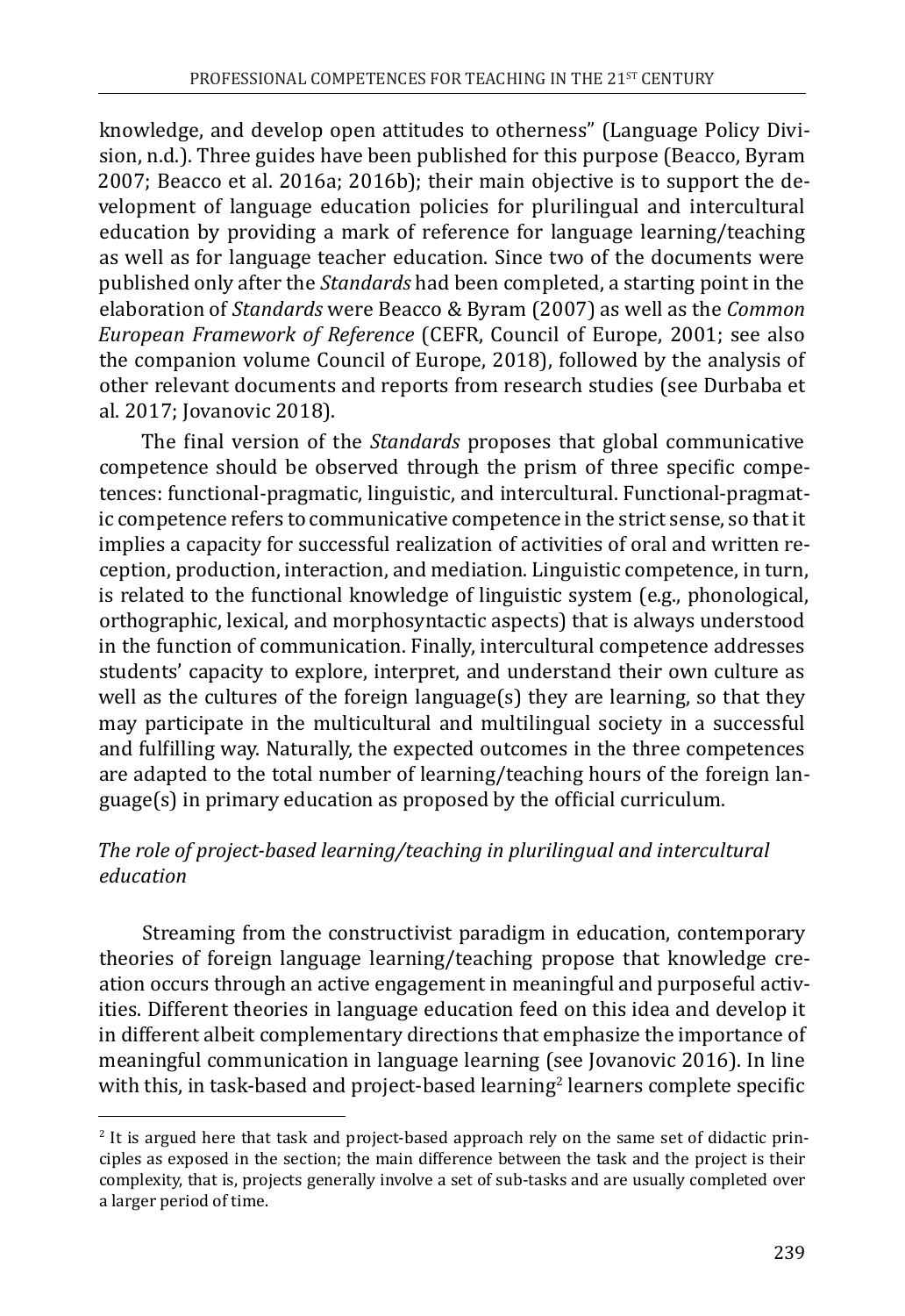tasks that require a realistic context for language use. The purpose is not to teach communication but "to engage learners in communication, the assumption being that by [so] doing learners develop communicative competence" (Ellis 2003: 333). The crucial aspect of the task is, thus, learning by doing in a vast variety of different activities that are easily linked to real-world concerns. As such, they engage the student on different levels by providing space for both cognitive and affective participation. Stoller (2002: 110) enumerates a series of characteristics intrinsic to the task: focus on content rather than on specific linguistic structure or category; student-centeredness; the importance of collaborative over competitive components; an authentic integration of communicative skills and processes; motivational potential, and the presence of the end product. Stoller emphasizes that the task involves both product and process orientation since its value "lies not just in the final product but in the process of working toward the end point" (2002: 110); hence its potential for stimulating, challenging, and empowering students because, through a more or less successful realization of the task, they receive authentic feedback on the quality of their activity. This is also crucial for the development of autonomy since, by being engaged in reflection and (self-)evaluation in different stages of the task, students develop a better understanding of their own learning process and strengthen their metacognitive capacities (Beglar, Hunt 2002: 104).

Skehan (1998) proposes three dimensions for the analysis of tasks: linguistic complexity, cognitive complexity, and communicative stress, which takes into consideration the specific context in which the task is being completed (e.g., time limit, type of expected response, length of presentation or text etc.). Teachers then may adapt the difficulty of the task by tuning up its specific components, such as variety and complexity of linguistic components (lexical, morphosyntactic, etc.). Cognitive complexity in particular may be reduced when more guidance is provided in terms of description of the task, modeling and exemplification and, especially, clearly elaborated instructions that provide a scaffold for gradual execution of the task. Given the fact that the expected outcomes for foreign languages in our primary school education is at A2 level (according to the CEFR), we anticipate that the project proposals in our data would take into consideration these three factors.

## **Methodology**

## *The context of the study*

In line with our intention to investigate foreign language teachers' understanding of plurilingual and intercultural competence, we explore our participants' teaching epistemologies through analysis of their mini-project proposals, which represent the final task of on-line training. The elaboration of the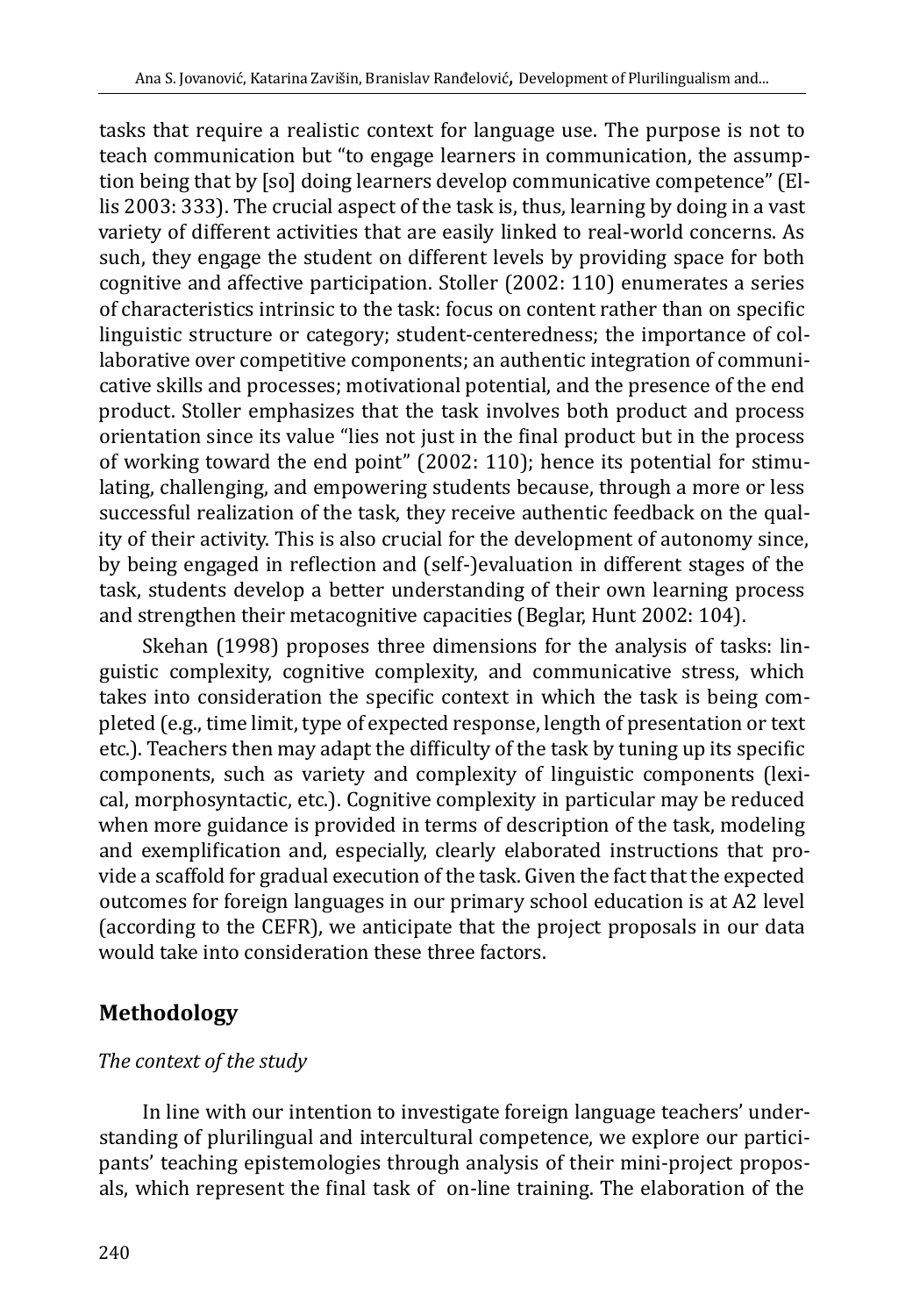on-line training lasted several months and was completed by the team who participated in the creation of the *Standards*. It included two modules: 1. Standards of competence for foreign languages – the general overview; and 2. Implementation of the Standards in teaching; it was envisaged that their completion would require eight hours. The modules involved a series of activities such as presentations, descriptions and explanations with examples, mandatory and additional readings, forum discussions, tasks, tests, and a final mini-project proposal. It is precisely the final task that is the focus of our attention: the participants of the on-line training were given examples of two mini-projects and they were asked to create their own proposal that would enable involving students of different foreign languages from the school. While the participants were not given strict instructions as to the elements the mini-project should involve, it was explicitly stated that it should promote plurilingual and intercultural awareness.

The training was organized in on-line format (designed in Moodle, an online platform), in order to reach a wider L2 teacher population. It was completed in the period between October and December 2018 and it was directed to L2 teachers employed in primary schools of the Republic of Serbia. The on-line training was successfully completed by 3,292 participants: 2,242 teachers of English as L2, 68 teachers of Italian as L2, 265 teachers of German as L2, 307 teachers of Russian as L2, 378 teachers of French as L2, and 32 teachers of Spanish as L2. The unequal number of participating teachers of different foreign languages reflects to a large degree the presence of foreign languages in primary schools of the country.

In our analysis of the mini-project proposals we followed a qualitative approach so that we could extract the underlying teaching epistemologies of the participants. After obtaining consent for the study from the Institute for Education Quality and Evaluation, we described, analyzed, and interpreted the final tasks of 69 participants of different foreign languages. Following recommendations for a sound qualitative research (Dörnyei 2007), we did not imposed a strict criterion prior to the task description; instead, we opted to extract all the elements from the data that might be relevant for the understanding of the development of plurilingual and intercultural competence in formal education. Together with the theoretical research, this strategy has provided a solid ground for the identification of crucial criteria of analysis that we have divided into two broad categories: content and process. Within the first category, we look at the proposed topic, objectives in terms of competences, as well as the choice of languages that the mini-project involved. As for the process, we analyzed the following aspects: instructions that introduce the task and guide the student through its realization, level of cognitive complexity required by the task, and flexibility of the task that opens space for its modification according to students' needs. In the remainder of this section, we synthesized the results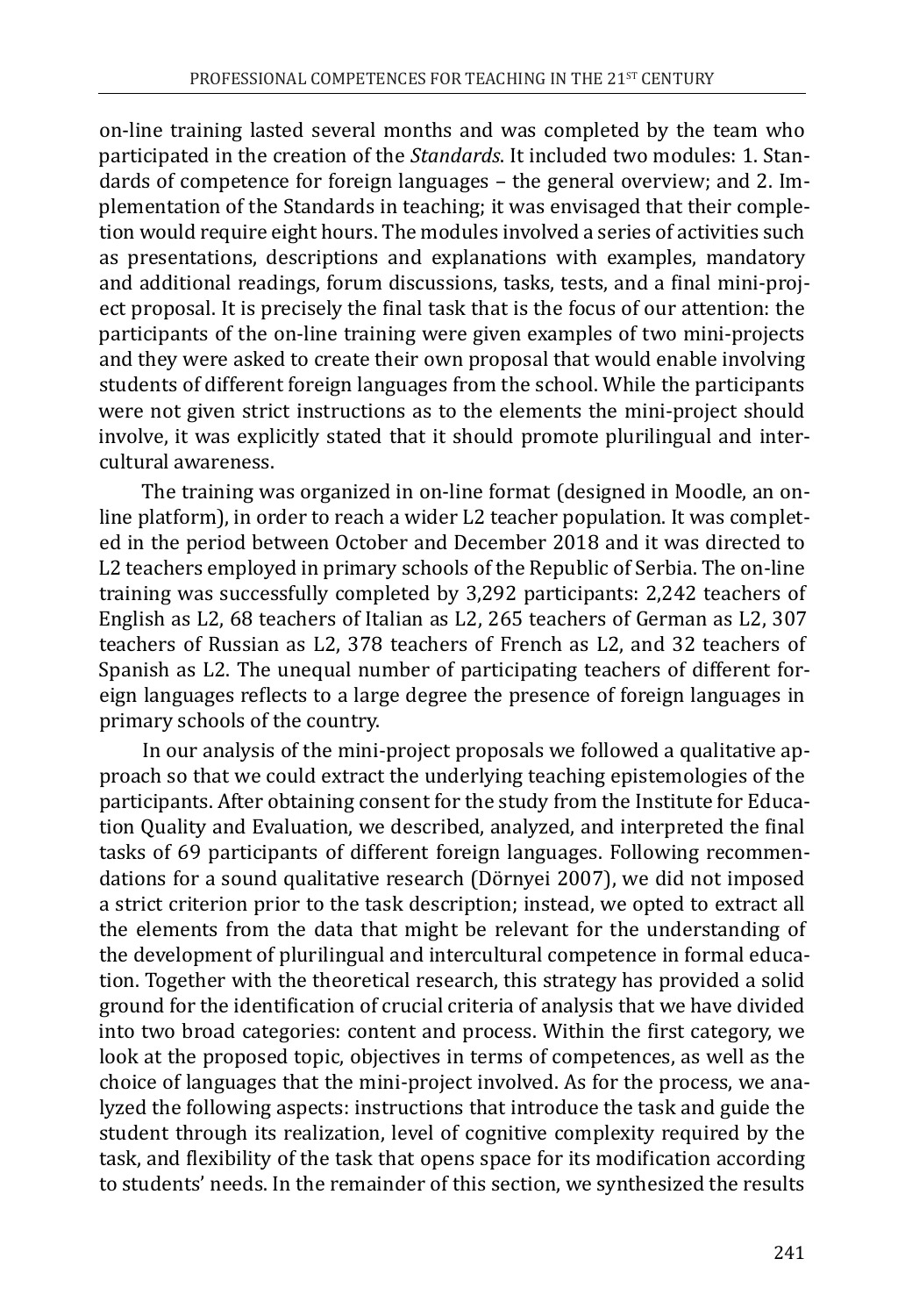of our analysis and we attempted to identify main traits in the understanding of plurilingual and intercultural competence among our participants.

The topics of the mini-projects may be subsumed into three general groups: 1) mini-projects that propose to explore specific aspects of sociocultural reality, 2) mini-projects that focus on the development of plurilingual lexicon, and 3) miscellanea. Among the first group we identified 39 mini-project proposals, 23 proposals target lexical competence, and 7 proposals could not be included within either of these two categories.

#### *Sociocultural mini-projects*

Within the first group, undoubtedly the most common theme in our data is the topic of holidays ( $N = 19$ ) that either focuses on a specific holiday such as Christmas, New Year's Eve, or Easter, or combines several and leaves space for students to choose which aspect they would like to explore. Within this general theme, students are encouraged to explore different phenomena, such as rituals, songs, food, relevant linguistic expressions (e.g., greetings, names for key concepts, etc.), festival origins and alike. Other common topics include capital cities, gastronomy, important figures of historical or contemporary times, and cultural landmarks. There is also an example of a mini-research project that explores contemporary music. A common outline of these activities implies a three-step process starting from the identification and selection of relevant information, through its organization and presentation, to a final product demonstration. In the case of sociocultural topics, students are required to complete the mini-project divided into groups that are mainly formed according to the foreign language the students learn, so that in the final stage the results of group work could be presented in a comparative way (as audio-visual presentation or mini-posters dedicated to different L2 cultures). Interestingly, in addition to the investigation of L2 cultures, only 15 mini-projects also involve an exploration of the respective phenomenon from the perspective of L1 cultures.

The main objective of these projects is the development of sociocultural competence through the identification and description of different elements of L2 cultures. In the case of the proposals that involve L1 cultures as well, there is also potential for the development of intercultural competence since a deeper understanding of one's own culture is a requisite for the development of intercultural awareness. Some participants also find a way to creatively make correlation with other school subjects such as musical education, drawing, history, IT, etc., which enables a strong correlation of the school curricula. More importantly, however, this strategy contextualizes the content, by which it becomes more realistic and relevant for the student due to the fact that this is the way real-life problems are normally approached. Some projects also require the student to take an analytical attitude when exploring a sociocultural phenomenon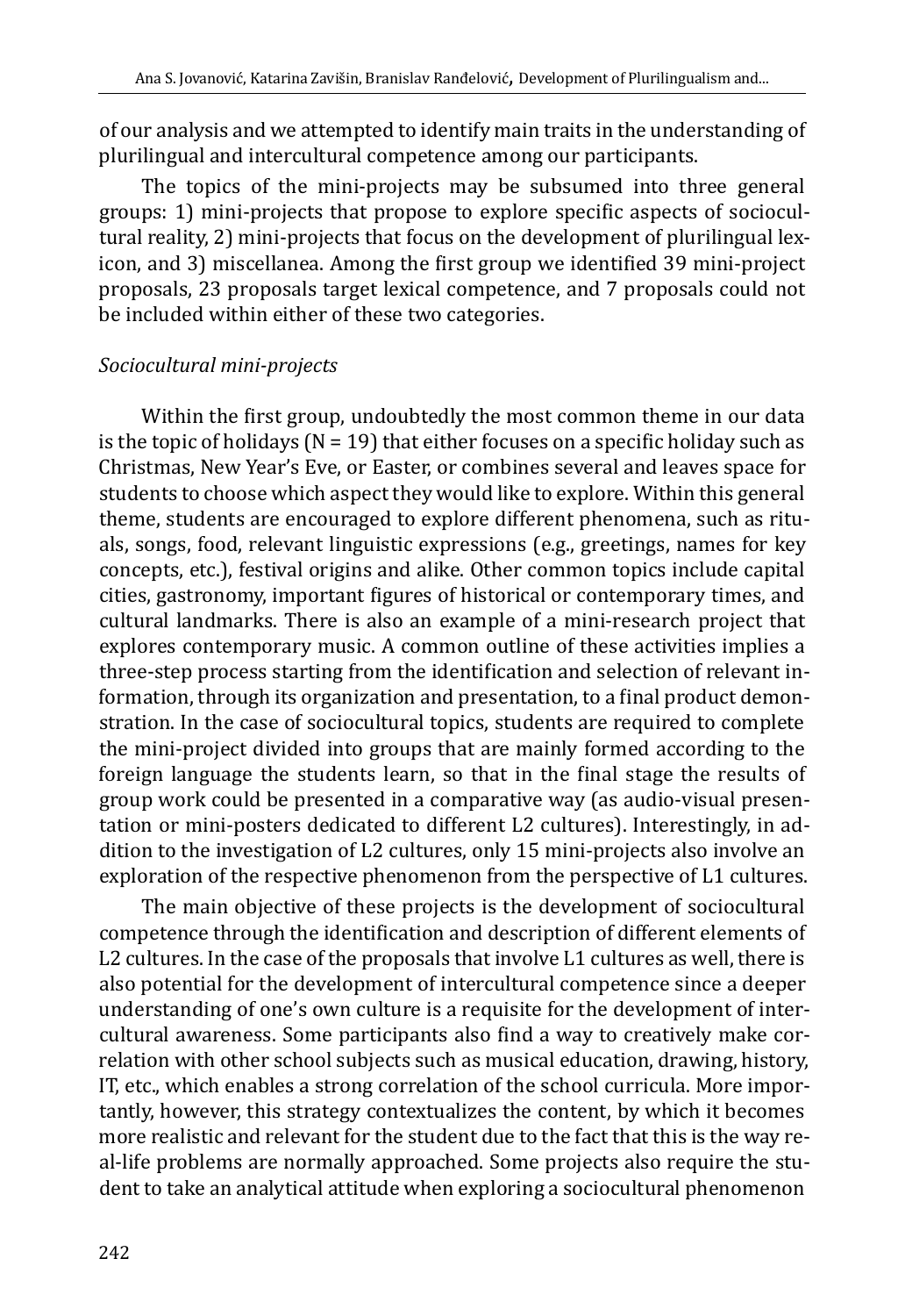in question. This is particularly evident in two proposals that involve the use of different sources such as Internet, books, magazines, but also personal and other people's experiences. In this way, the students are instructed to look for the plurality of voices and to evaluate the relevance, quality, and priority of the obtained information. Consequently, these projects would not only improve learners' communicative and sociocultural competence but would also develop their skills for research and interpretation that are at the core of intercultural competence or any sort of life-long learning, for that matter. In fact, two project-proposals specifically state descriptors for intercultural competence from the *Standards*, which is in line with the main goal of this final task of the on-line training. The fact that there are only two such examples is indicative of the need to explicitly include specific requirements of this sort in the task description if it is to be expected that they should be addressed.

On the other hand, insufficiently developed projects risk maintaining and even promoting stereotypes and ethnocentrism. This is true in the case of the proposals that end in a simple contrastive description of the observed phenomena without an attempt to interpret and evaluate students' findings. By focusing only on the typical aspects of a phenomenon, students are deprived of the possibility to observe it in all its complexity and diversity, which naturally leads to the consolidation of cultural stereotypes. Another problematic strategy could be an unbalanced exploration of different cultures. Thus, a well-elaborated and complex mini-research project focuses on the topic of Easter: students are required to explore the phenomenon in a vast array of different contexts of their L1 culture, ranging from personal experiences, to a number of religious, historic, and public manifestations (class presentations and discussions, personal testimonies, readings, video viewing, liturgy, discussion with a curator of the ethnographic museum, etc.), which provides ample terrain for a rich analysis. On the other hand, the same phenomenon of Italian and English culture is introduced through one class presentation and interactive discussion followed by viewing of two short videos and a quiz to test students' acquisition of relevant terminology. This unequal treatment of the same phenomenon in native and foreign cultures may lead to inappropriate conclusions in respect to the manifestations and values associated with this holiday. A strategy that could help overcome this risk might be an equally complex investigation of the phenomenon in L2 cultures completed by the students themselves. Since they would have already been introduced to an excellent example for exploring a religious holiday (within their own culture), they could apply this model to their own investigation of the phenomenon within L2 culture. Under the teacher's guidance, they would look for relevant sources of data and they would be required to select, organize, and evaluate the information; it is also likely that the students would come up with other creative solutions for the task (such as the use of digital sources and social networks, to mention only two). Without this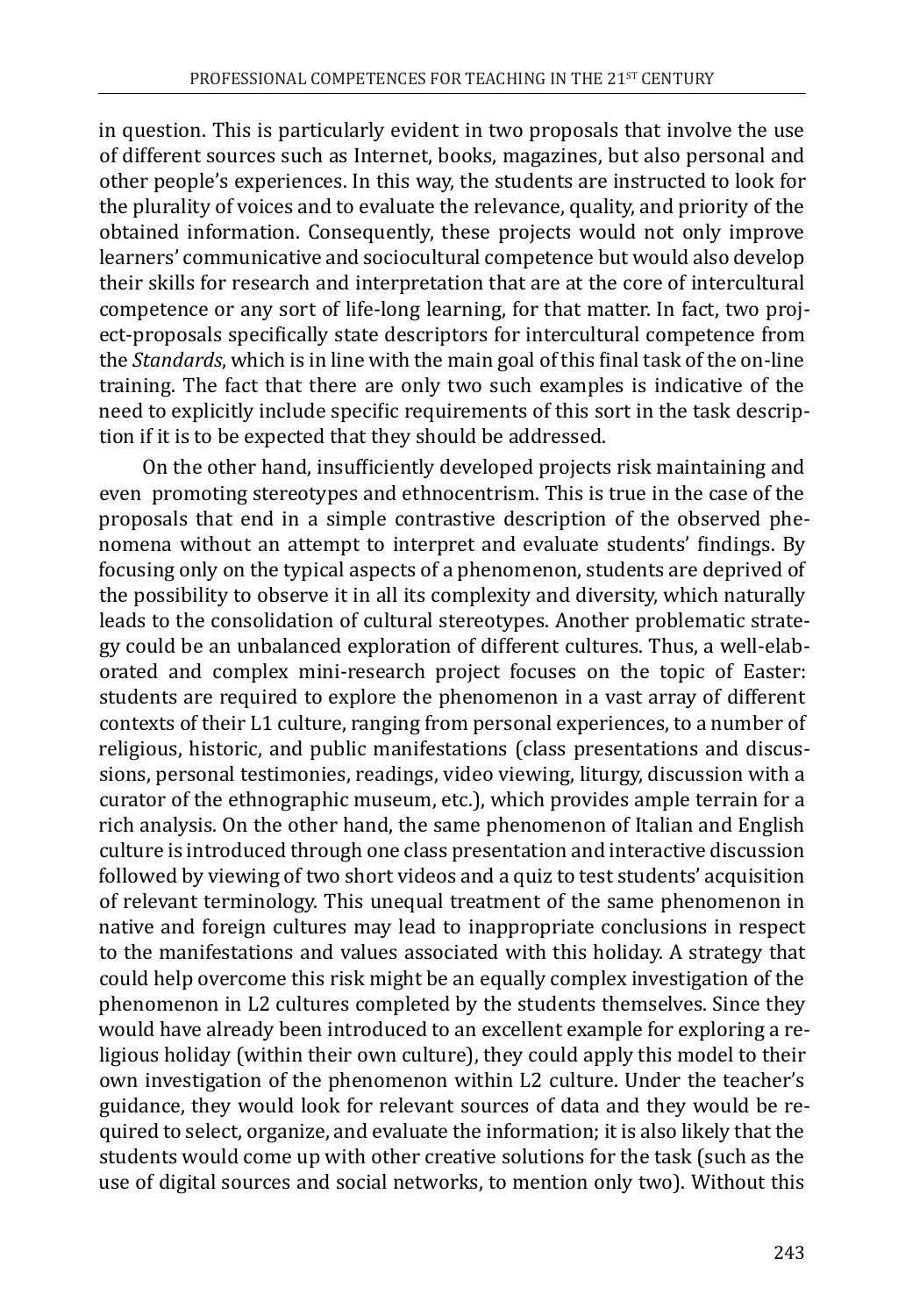development of the project, however, there is a danger of the students creating partial understanding and misconceptions about the meaning of this religious holiday in the cultures they study, which is detrimental for their development of intercultural competence.

## *Lexical mini-projects*

The second group of mini-project proposals focuses on the development of lexical competence through the elaboration of plurilingual lexicon. Here, students make an inventory of lexemes of a specific semantic field (e.g., school, gastronomy, sport, IT jargon) or they identify a list of words based on a specific linguistic criterion (loan words, words of same origin, cognates, false friends), so that in the next stage of the project they may prepare a plurilingual mini-dictionary that would be shared among all the participants. Some projects involve another step that proposes analysis and discussion about the identified words of different languages. In addition to the development of lexical competence, these mini-projects also target plurilingual competence and, more specifically, the development of language learning strategies. Namely, by fostering cross-linguistic analysis of words from different languages that share some linguistic features (origin, meaning, form, etc.), students may identify specific regularities in the way languages function. Consequently, they may develop better awareness of the linguistic systems in general and try to use compensation strategies in real-life communication. Furthermore, by this activity they are encouraged to make inferences about linguistic structures, which promotes their higher order cognitive processes and makes them better thinkers.

The choice of languages for lexical mini-projects is mainly influenced by the school curriculum: the languages of the projects are the foreign languages of the school with or without Serbian as L1. In other words, the bi-/plurilingual lexicons in our data involve from two to four languages from the following list: English, Italian, Spanish, French, German, Russian, Bulgarian as L2 (in order of their frequency) and Serbian as L1. It is curious, however, that there is not a single proposal that would involve languages not learned in the school. This is perhaps influenced by the example from the mini-project description in the on-line training that also focuses only on the school languages. In any event, the choice of languages in mini-projects reveals our L2 teachers' focus on the institutional norms and practices and a lack of their awareness for the plurilingual realities outside of the school walls. It is quite probable that their students are familiar with or even fluent in languages not taught in their school and that their linguistic experience would be a valuable contribution to a plurilingual project of this sort. Furthermore, this would provide an excellent platform for engaging the students according to their experiences and needs, and particularly so in the case of the children who use minority languages. On the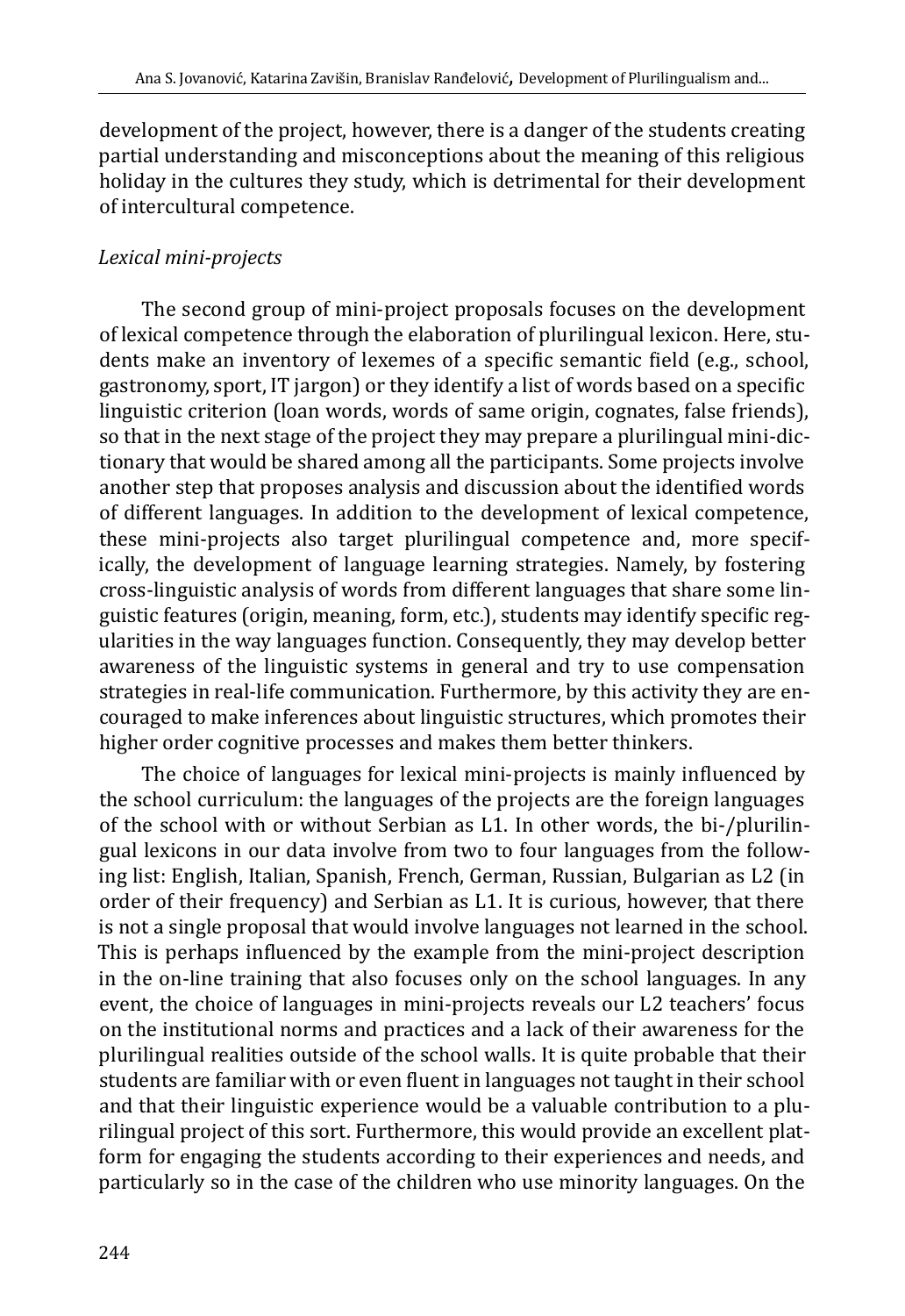other hand, inclusion of different and diverse languages in plurilingual lexicons would also be beneficial for all students since it promotes development of higher order cognitive processes such as synthesis and evaluation.

### *Special cases*

The final group of mini-project proposals covers a variety of themes and procedures. Two proposals suggest an elaboration of school presentation, which would involve identification and selection of information about the school and preparation of the bi-/plurilingual presentation. Common to the two projects is their focus on the final product that would be presented to the schools' communities and published on the schools' websites. An additional feature is the focus on mediation in the strict sense, that is, translation of contents to different foreign languages of the schools. Another project that targets activities of mediation uses a famous fairytale and explores it through the prism of different languages by focusing on the story's protagonists, key concepts, magical beings, and their symbolic meaning. An interesting proposal indicates the possibility of connecting students with schools from abroad in a trilingual context–by using two foreign languages in addition to sign language. In this setting, the school environment is no longer an artificial L2 learning environment, but a real life experience that enables students to acquire foreign languages and cultures in an authentic context (see Vuco, Zavisin 2013).

A particularly creative project entitled "The story of six words", inspired by E. Hemingway, introduces a creative challenge for students: they are asked to create a story of six words. The students are divided in groups according to the language and their personal affinities and interests and they are required to create as many six-word stories as they can. They are also encouraged to use different media in their final presentation, such as drawings, audio-visual presentations, and alike. For the project finale, the teacher proposes publication of the selected stories in the school magazine, creation of bookmarkers, organization of a literary evening, and creation of a short film. This seemingly simple task primarily develops pragmatic competence through the creation of short narratives. However, it opens possibilities for the holistic engagement of students, both in cognitive and affective domains, and insists on the creative aspect of the task through which each student is invited to find his or her way of creative expression. At the same time, this is the only proposal that included as many as six languages (Serbian, English, French, Italian, Spanish, and Russian).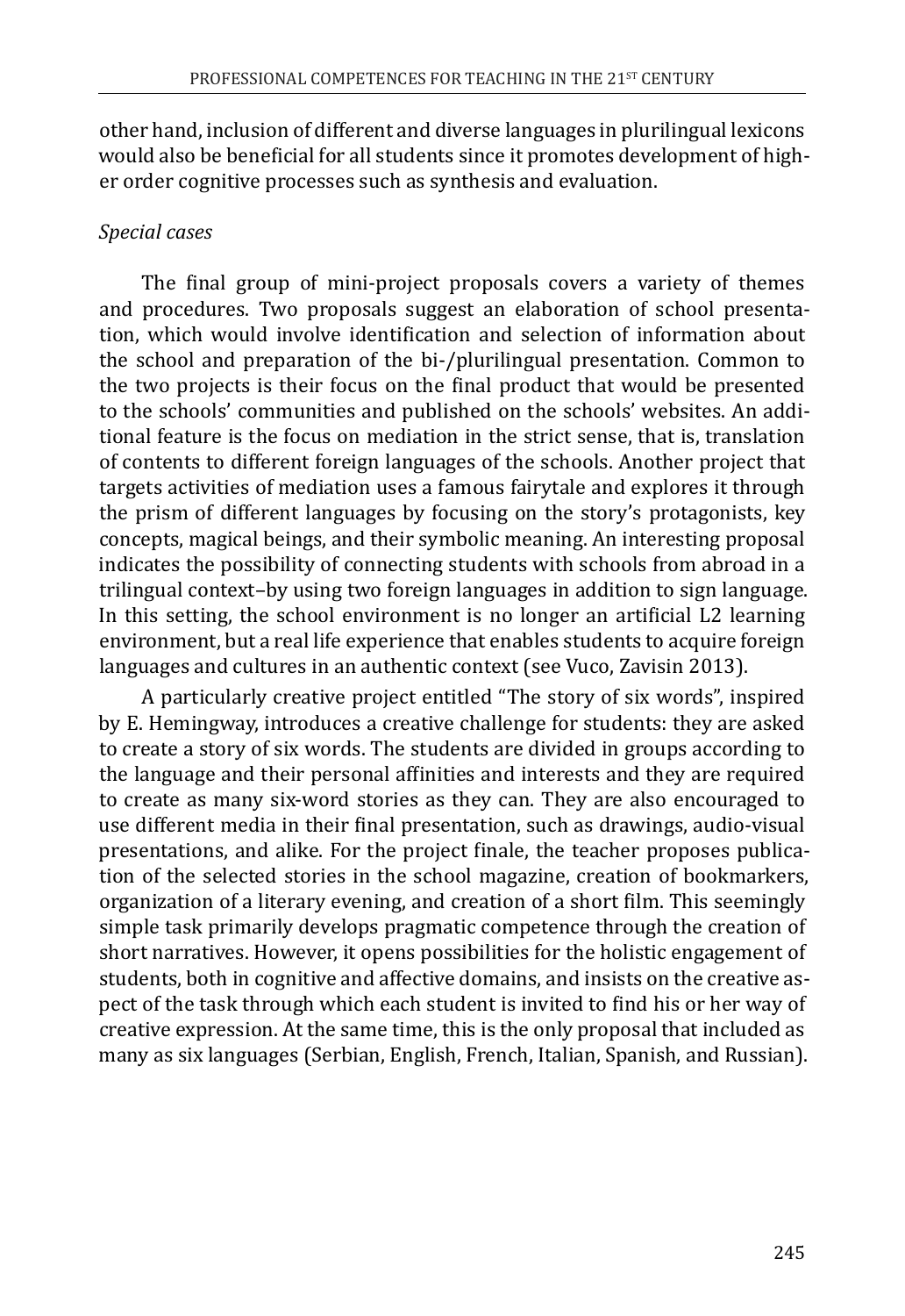#### **Concluding remarks**

Our analysis of the mini-project proposals leads to a general impression that these L2 teachers are familiar with this kind of teaching practice that promotes interdisciplinary approach. They skillfully provide topics that highlight the relationship of topics across different disciplines and they successfully involve teachers of different school subjects, which is an important movement toward thematic education. The topics of the proposals are mostly chosen by teachers and conceptualized in a way that develops students' sociocultural and lexical competence. At the same time, the realization of the projects is generally flexible enough to enable adjustment to students' needs and interests.

Our data further reveal specific shared features in our participants' teaching epistemologies relevant for their understanding of intercultural and plurilingual competence. In the design of their mini-project proposals, the teachers– participants of this study primarily focus on the development of sociocultural competence. This in itself would not be problematic if the task had not required focus on plurilingual or intercultural competence, or both. More successful projects open possibilities for the development of intercultural competence, mainly by providing clearer guidance for different stages of project elaboration that promote skills of investigation and learning. Particularly important in this respect are the strategies of evaluation and self-evaluation when included in the final stages of the mini-projects. Not only do they provide a sort of closure to the exerted effort but also instigate critical thinking and student autonomy.

It is clear from our analysis that a number of proposals show competence, ingenuity, and creativity of their authors. Nevertheless, there are also proposals in which the participants fail to explicitly state the main objectives of their mini-projects, so these can only be inferred from the project description. This is also true for other aspects of project description such as clear instructions as to the number of students involved, their age and level of competence, time for project elaboration, materials used, and final product design. Consequently, some excellent and creative ideas do not reach all of their potential since they remain underdeveloped. In light if these findings, the on-line training should have certainly addressed these aspects more explicitly. It is crucial that future teacher education programs of the sort focus on different strategies for planning, execution, and evaluation of the school projects that aim at developing intercultural and plurilingual competences in primary education.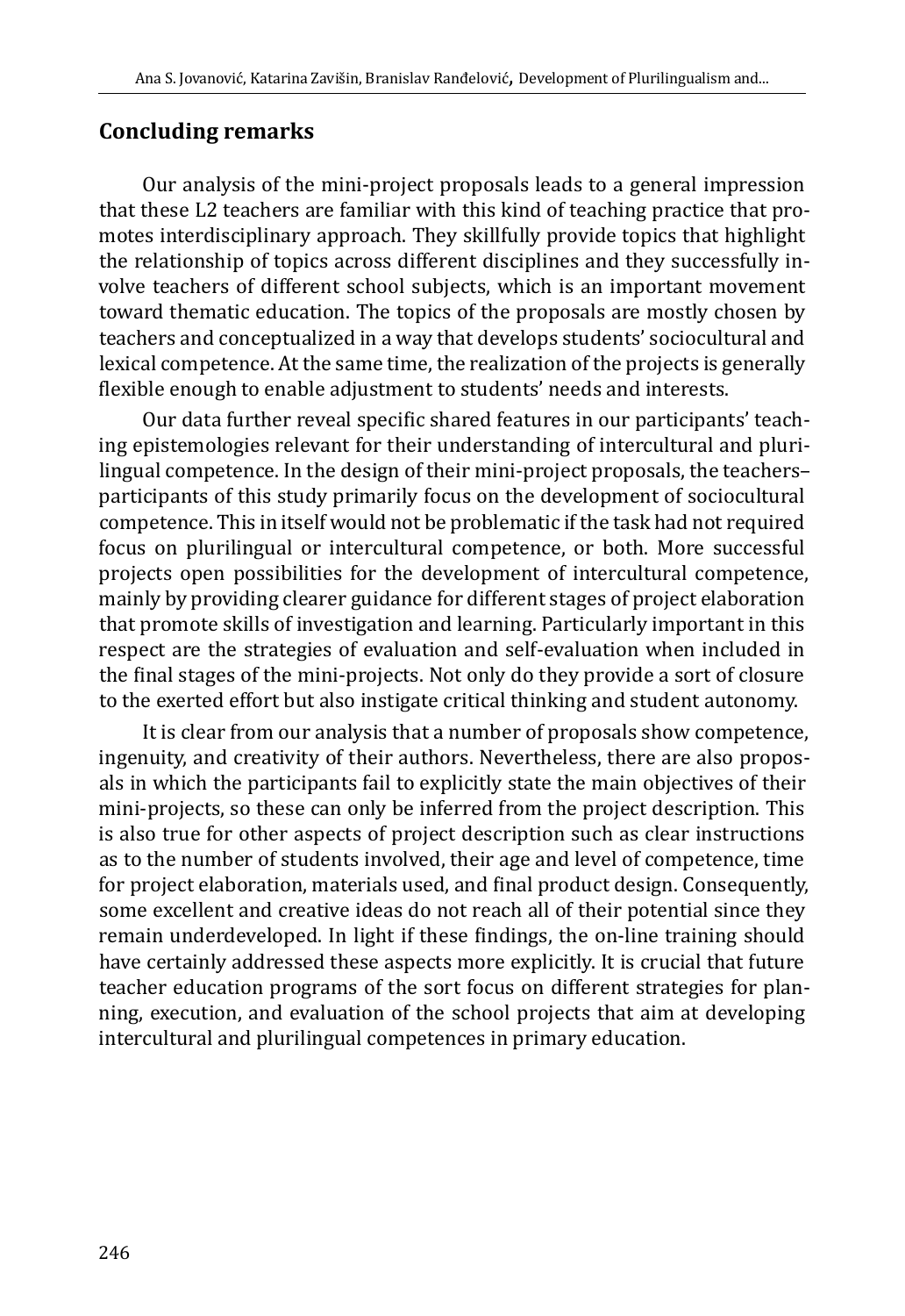#### **References**

Beacco, J.-C., Byram, M., Cavalli, M., Coste, D., Cuenat, M. E., Goullier, F. & Panthier, J. (2016a). *Guide for the development and implementation of curricula for plurilingual and intercultural education*. Council of Europe, Language Policy Division.

Beacco, J.-C., Fleming, M., Goullier, F., Thürmann, E., Vollmer, H., with contributions by Sheils, J. (2016b). *A handbook for curriculum development and teacher training. The language dimensión in all subjects.* Council of Europe, Language Policy Division.

Beacco, J.-C. & Byram, M. (2007). *From linguistic diversity to plurilingual education: Guide for the the development of language education policies in Europe*. Council of Europe, Language Policy Division.

Beglar, D. & Hunt, A. (2002). Implementing task-based language teaching. In J. C. Richards, W. A. Renandya (Eds.), *Methodology in language teaching. An anthology of current practice* (pp. 96–106). Cambridge: Cambridge University Press.

Council of Europe (1995). *White Paper on Education and Training. Teaching and learning, towards the learning society.* Retrieved from http://europa.eu/documents/ comm/white\_papers/pdf/com95\_590\_en.pdf

Council of Europe (2001). *Common European framework of reference for languages: Learning, teaching, assessment*. Council of Europe, Language Policy Division.

Council of Europe (2018). *Common European framework of reference for languages: Learning, teaching, assessment*. *Companion volume with new descriptors*. Council of Europe, Language Policy Division.

Dörnyei, Z. (2007). *Research methods in applied linguistics.* Oxford University Press.

Durbaba, O., Đurić, Lj., Jovanović, A., Zavišin, K., Ginić, J., Medenica, L., Sekulić, A. & Rašević, J. (2017). *Opšti standardi postignuća za kraj osnovnog obrazovanja za strani jezik*. J. Najdanović Tomić (Ed.). Belgrade: Zavod za vrednovanje kvaliteta obrazovanja i vaspitanja.

Ellis, R. (2003). *Task-based language learning and teaching*. Oxford: Oxford University Press.

Jovanovic, A. (2016). *Waking up from the university dream: Intersection of educational ideologies and professional identity construction*. Saarbrücken: Lambert Academic Publishing.

Jovanovic, A. (2018). ¿Estandarizar lo diferente? El papel de los estándares de la competencia intercultural en la educación formal. *Verba hispánica*, 26, 249–265

Language Policy Division (n.d.). *Plurilingual Education. Platform of resources and references for plurilingual and intercultural education*. Retrieved April 13, 2019 from: https://www.coe.int/en/web/language-policy/platform

Skehan, P. (1998). *A cognitive approach to language learning.* Oxford: Oxford University Press.

Stoller, F. L. (2002). Project work: A means to promote language and content. In J. C. Richards, W. A. Renandya (Eds.), *Methodology in language teaching. An anthology of current practice* (pp. 107–119). Cambridge: Cambridge University Press.